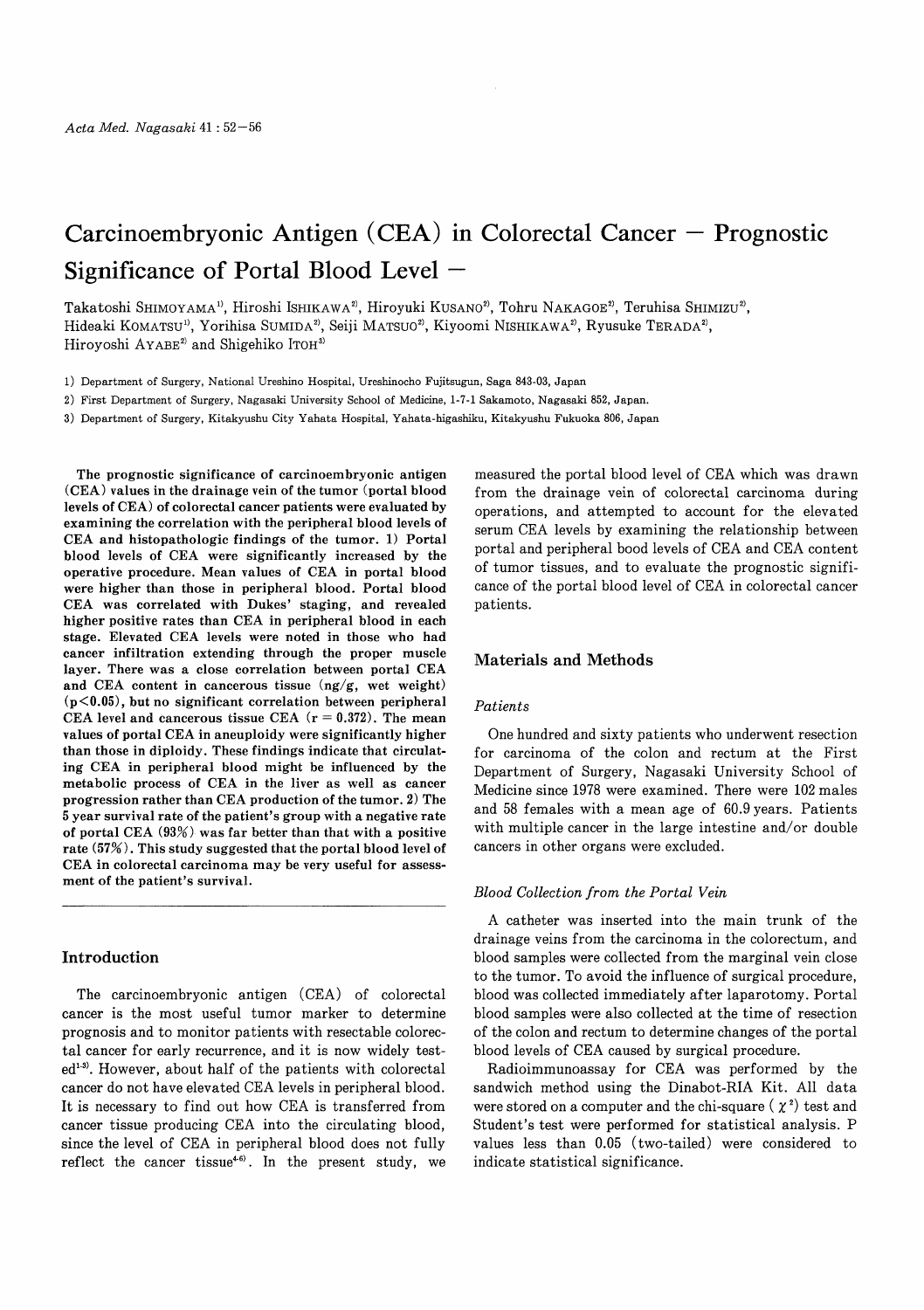#### CEA Measurement in Tissue Extracts

Fresh tissue samples were obtained from colorectal cancer, metastatic cancer of the liver, regional lymph nodes and normal colonic tissues at oral or anal site at least 5 cm distant from the margin of the tumor. Colorectal cancer or metastatic cancer to the liver were dissected free from surrounding normal tissues, and 0.5-1.0 g of these tumors were minced in 3-5 ml cold normal saline per gram of tissue and homogenized at  $4^{\circ}C$  in phosphatebuffered saline, with an Ultrafurrox homogenizer (HITACHI 30PR-52D). After centrifugation at 1,600Xg for 20 min., the supernatant was then tested by microimmunoassay. The CEA content of tissue was calculated as ng/wet weight of tissue  $(g)$ .

# Results

# Changes on Portal CEA Levels during the Operation

To study changes of portal CEA levels caused by surgical manipulation, CEA levels of the portal blood collected on laparotomy and on resection of the colorectum after lymph node dissection were examined in 80 patients. Portal blood levels of CEA on resection of the colon were significantly higher than those on laparotomy  $(p<0.01)$  (Fig. 1).

# Duke's Staging and Portal and Peripheral Blood Levels of CEA

The relationship between Duke's staging and portal and peripheral blood levels of CEA is shown in Table 1. The positive rate in the portal blood was correlated with Duke's stages, and was higher than that in peripheral blood in all stages  $(p<0.05)$ . The mean value of serial CEA in peripheral blood and in the portal blood in Duke's stage D was significantly higher than those in Duke's stage A and B ( $p<0.05$ ) or Duke's C ( $p<0.01$ ). Age and sex did not appear to be correlated with the CEA titer.

# Tumor Differentiation and Portal and Peripheral Blood Levels of CEA

The mean values of portal CEA of moderately differentiated adenocarcinoma were significantly higher than those of well differentiated adenocarcinoma  $(p<0.05)$  (Table 2). However, there was no significant correlation between cell differentiation of adenocarcinoma and periphral blood CEA. Two out of five patients with poorly differentiated or mucinous carcinoma were positive for portal CEA, but the mean values of CEA were lower than those of moderately differentiated adenocarcinoma.



Fig. 1. Changes of the portal CEA levels by the surgical manipulation.

Table 1. Duke's staging and portal and periphral blood levels of CEA.

| Duke's<br>stage | No. of<br>Patients | Portal CEA             |         | Peripheral CEA                               |                        |  |
|-----------------|--------------------|------------------------|---------|----------------------------------------------|------------------------|--|
|                 |                    | $Mean \pm SD$ Positive |         | $Mean \pm SD$<br>$(ng/ml)$ rate(%) $(ng/ml)$ | Positive<br>$rate(\%)$ |  |
| А               | 37                 | $3.3 \pm 2.7$          | 37.5    | $2.8 \pm 2.2$                                | 25.0                   |  |
| в               | 35                 | 6.6 $\pm$ 4.9          | 65.5    | $5.6 \pm 4.2$                                | 45.0                   |  |
| С               | 58                 | $9.5 \pm 7.1$          | 81.4    | $7.0 + 5.8$                                  | 65.1                   |  |
| D               | 30                 | $25.0 \pm 15.3$        | 100 $*$ | $18.5 \pm 13.7*$                             | 93.8                   |  |

\*Significant difference between Dukes' A and B  $(p<0.05)$ and C  $(p<0.01)$  by the Student's test.

Table 2. Histology and portal and peripheral blood levels of CEA.

| Cell                     | No.of | Mean CEA values       |                   |  |  |
|--------------------------|-------|-----------------------|-------------------|--|--|
| differentiation patients |       | Peripheral<br>(ng/ml) | Portal<br>(ng/ml) |  |  |
| Well                     | 34    | $3.7 \pm 2.0$         | $5.1 \pm 3.4$     |  |  |
| Moderately               | 103   | $8.3 \pm 7.5*$        | $10.6 \pm 8.2*$   |  |  |
| Poorly                   | 11    | $7.3 \pm 5.9$         | $8.3 \pm 6.1$     |  |  |
| Mucinous                 | 9     | $9.8 \pm 7.1$         | $11.7 \pm 9.4$    |  |  |

\*Significant difference between well and moderately differentiated adenocarcinomas  $(p<0.05)$ .

### CEA in Tissue Extract and Serial Levels of CEA

The amount of CEA in tumor tissue ranged from 460 to 29,690 ng/g (wet weight) with a mean value of 7,144 ng/g. Non-cancerous tissues contained one-tenth lower CEA values than cancerous tissues (Table 3). Well and moderately differentiated adenocarcinoma contained greater amounts of CEA than poorly differentiated adenocarcinoma and mucinous carcinoma. High CEA contents were also observed in metastatic lymph nodes or metastatic tumors of the liver. There was a close correlation between tumor CEA (ng/g wet weight) and the portal CEA level (r  $= 0.513$ , but no significant correlation between peripheral CEA and tumor CEA  $(r = 0.372)$ .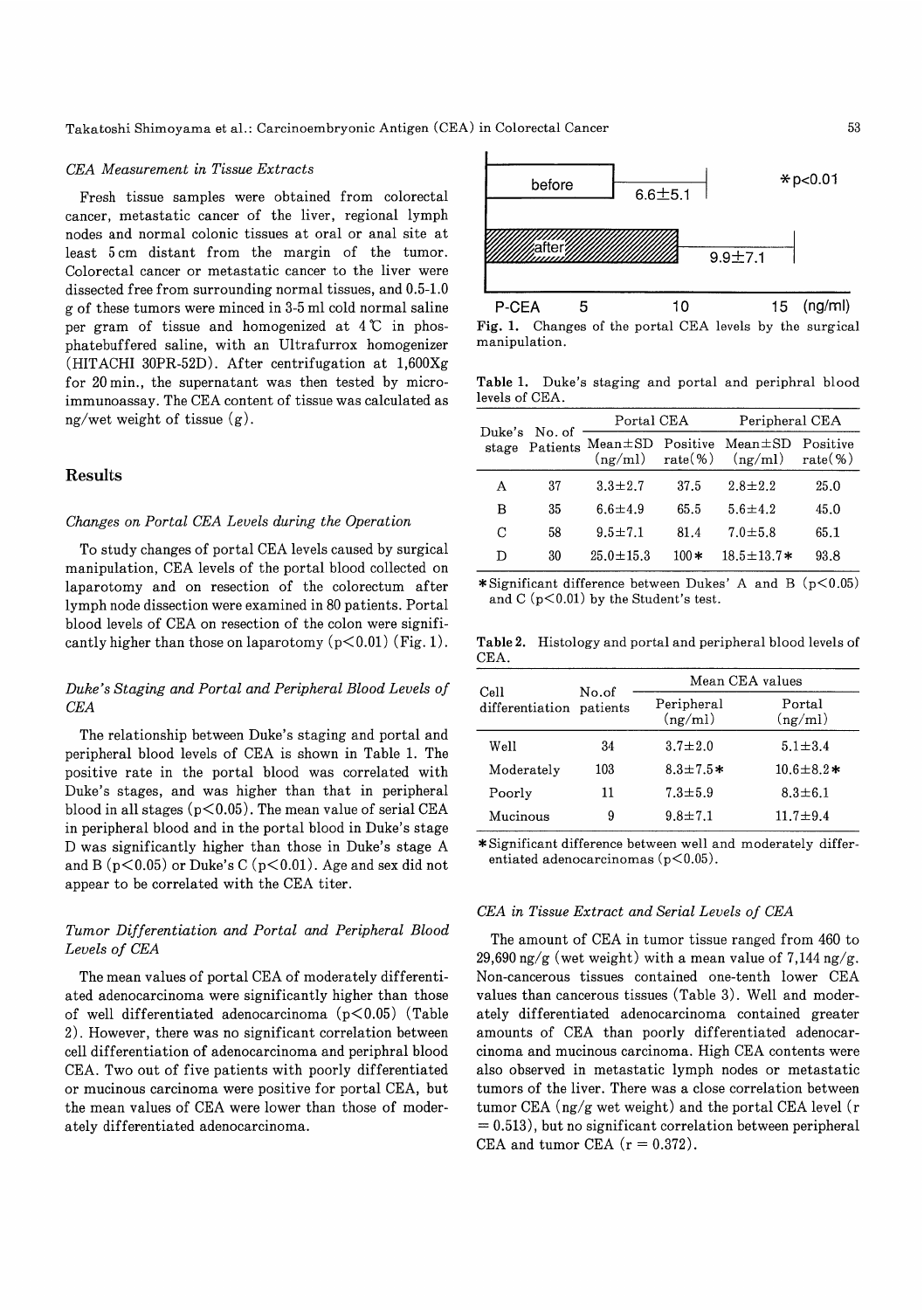Table 3. CEA content of various tissues in patients with colorectal cancer.

| Tissue     | No.of<br>patients | tissue CEA<br>$(ng/g \text{ wet weight})$ |  |  |
|------------|-------------------|-------------------------------------------|--|--|
| well       | 16                | $9988.8 \pm 8058.6$                       |  |  |
| moderately | 59                | $12090.3 \pm 12007$                       |  |  |
| poorly     | 6                 | $2879.1 \pm 2455.3$                       |  |  |
| mucinous   | 3                 | $1339.7 + 873.6$                          |  |  |
| oral site  | 84                | $51003.2 \pm 758.4$                       |  |  |
| anal site  | 76                | $1080.8 \pm 700.6$                        |  |  |
| $LN(-)$    | 29                | $603.6 \pm 537.0$                         |  |  |
| $LN(+)$    | 17                | $11127.5 \pm 8976.7$                      |  |  |
| $H(+)$     | 5                 | $4338.5 \pm 6132.7$                       |  |  |

Oral or anal site : normal colorectal mucosa at least 5 cm distant from the edge of tumor.  $LN(-)$ : no metastatic lymphnode, LN $(+)$ : metastatic lympnode, H $(+)$ : metastatic tumor of liver

Table 4. DNA ploidy patterns and portal and peripheral blood levels of CEA.

|            | No.of | Portal values                                                                                                              |      | Peripheral values |      |
|------------|-------|----------------------------------------------------------------------------------------------------------------------------|------|-------------------|------|
| Ploidy     |       | patients Mean $\pm$ SD $\frac{\text{Positive}}{\text{rates}}(\%)$ Mean $\pm$ SD $\frac{\text{Positive}}{\text{rates}}(\%)$ |      |                   |      |
| Diploidy   |       | $74 \quad 8.7 \pm 7.5$                                                                                                     | 42.5 | $5.8 + 5.5$       | 39.7 |
| Aneuploidy |       | 101 $11.6 \pm 9.3*$                                                                                                        | 60.4 | $6.5 \pm 5.2*$    | 54.5 |

Cut off : Portal 4.0 ng/ml, Peripheral 3.0 ng/ml

\*Significant difference between diploidy and aneuploidy  $patterns (p<0.05)$ 

Table 5. Liver metastasis and portal and periphral blood levels of CEA.

| Liver           | No.of |    | Portal values                                                                                                              |         | Peripheral values |         |
|-----------------|-------|----|----------------------------------------------------------------------------------------------------------------------------|---------|-------------------|---------|
| metasta-<br>sis |       |    | patients Mean $\pm$ SD $\frac{\text{Positive}}{\text{rates}}(\%)$ Mean $\pm$ SD $\frac{\text{Positive}}{\text{rates}}(\%)$ |         |                   |         |
|                 |       |    |                                                                                                                            |         |                   |         |
| No metastasis   |       | 93 | $4.2 \pm 3.1$                                                                                                              | 44.1    | $3.5 \pm 2.9$     | 34.2    |
| Metachronous    |       | 23 | $8.5 \pm 6.1$                                                                                                              | $74.1*$ | $7.6 \pm 5.3$     | $59.7*$ |
| Synchronous     |       |    | 23 $28.1 \pm 20.5$                                                                                                         | $91.3*$ | $16.5 \pm 13.0$   | $84.2*$ |

Cut off : Portal 4.0 ng/ml, Peripheral 3.0 ng/ml

\*Significant difference between liver metastasis (metachronous or synchronous) and no metastasis  $(p<0.01)$ 

# DNA Ploidy Patterns and Portal and Peripheral Blood Levels of CEA

In tumor ploidy patterns of flow cytometric DNA analysis, the mean values of portal and peripheral blood levels of CEA in aneuploidy were significantly higher than those in diploidy (Table 4).

# Liver Metastasis and Portal and Peripheral Blood Levels of CEA

Liver metastasis on laparotomy (synchronous) was found in 23 patients. Among 116 patients undergoing curative operations, recurrence of liver metastasis (metachronous) occurred in 23 patients. The other 93 patients showed no recurrence over a 5 year follow-up after operation (Table 5). The positive rate in the portal blood was higher than that in peripheral blood in all groups. The mean values of portal and peripheral blood levels of CEA in metachronous liver metastasis group were significantly higher than those in the no metastasis group  $(p<0.05)$ . The synchronous liver metastasis group also showed significant elevation of portal and peripheral levels of CEA.

#### Prognosis

The prognosis of patients undergoing curative resections was evaluated on the basis of the Kaplan-Meier method in the group of the patients with positive portal levels of CEA (positive group) and in those with negative portal blood levels of CEA (negative group) (cut off : 4.0 ng/ ml). Cumulative survival curves of two groups are shown in Fig. 2. Significant differences  $(p<0.01)$  was seen between the two groups. The 5-year survival rate was 93% in the negative group and 57% in the positive group.



Fig. 2. Cumulative survival rates after curative resection - comparison of positive and negative rates of portal CEA .

## Discussion

The present study confirms and extends the application of the CEA assay in the portal blood for monitoring of the disease stage and tumor recurrence in colorectal carcinoma.. The CEA level in portal blood were higher than those in peripheral blood, and became elevated values due to the surgical procedure. These findings indicate that most CEA flows from tumor tissues into the peripheral blood vessels via the portal vein. Several factors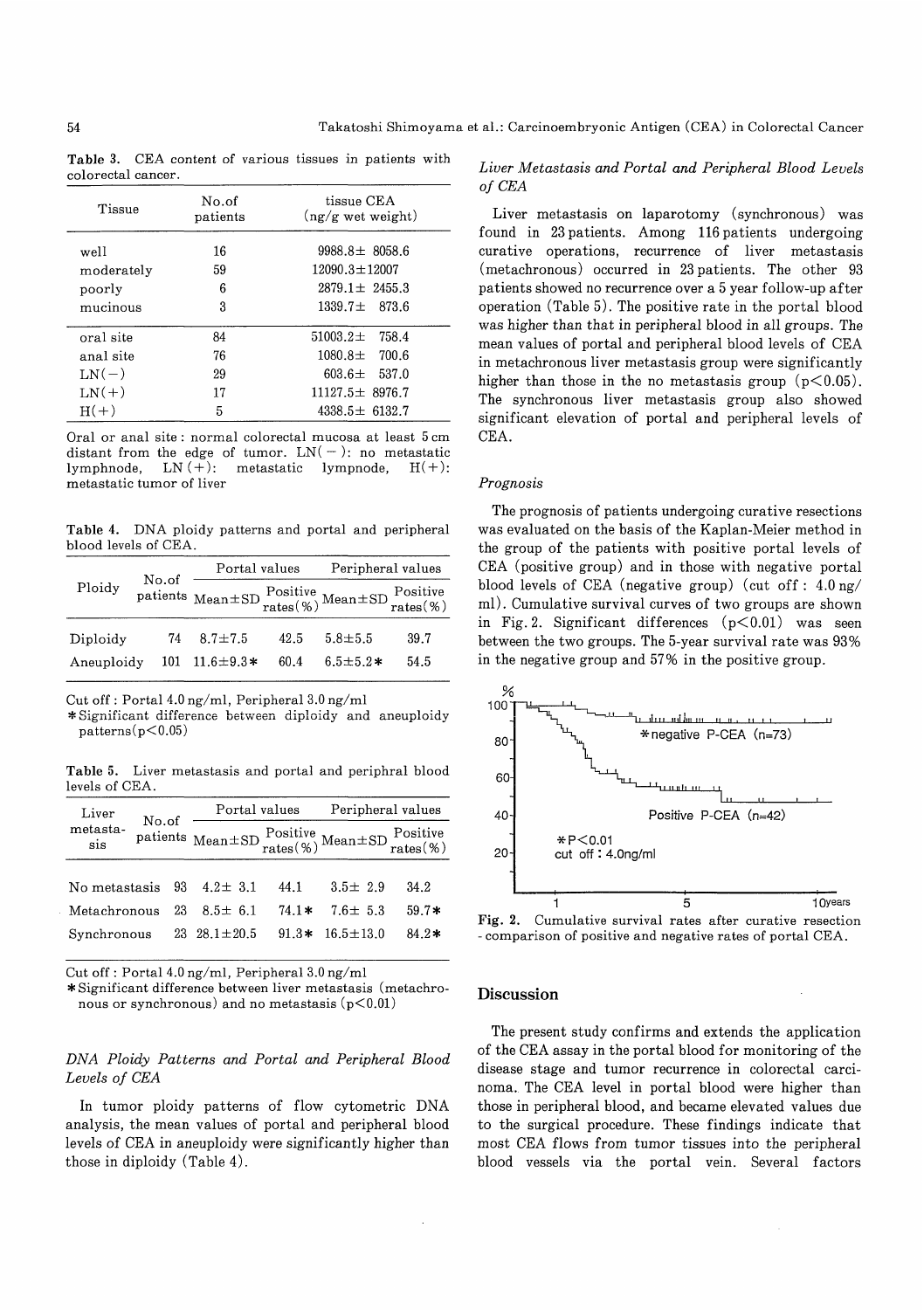contributing to elevated peripheral CEA levels have been pointed out : 1) CEA productivity of the tumor, 2) rlease of CEA from the tumor into the blood stream<sup> $\eta$ </sup>, 3) clearance of circulating  $CEA^8$ , and 4) reabsorption of CEA excreted into the intestine'). Among these factors, CEA productivity is the most essential. Quantitative studies of extracts of primary and metastatic cancers of the colon and rectum have shown a wide variation in production of CEA. It has been generally agreed that the CEA concentrations of primary and metastatic cancer are higher than that of noncancerous tissue<sup>4,5)</sup>. Our data also showed high CEA content of cancerous tissues including primary and metastatic tumors of the liver and metastatic lymph nodes, but very low amounts of CEA in various noncancerous tissues.

The portal CEA levels correlated well with Duke's stage and tumor CEA content, but there were no statistically significant differences between tumor CEA content and peripheral blood levels of CEA. This seems to provide metabolic evidence that CEA flows from the portal vein into the systemic circulation through the liver. Shuster et al.<sup>8</sup>, in their study in xenogeneic animals, injected labeled CEA which accumulated specifically in the liver and was degraded and excreted within one hour, with a half life of one day. Some authors have shown that more amount of CEA was produced by more highly differentiated tumors, and we were able to confirm these findings<sup> $7,10,11$ </sup>, but our results showed no definite correlation between cellular differentiation and portal CEA levels. Well differentiated adenocarcinoma revealed low portal CEA levels, though it contained a large amount of CEA. This can be explained by the fact that most of the CEA in the tumor was excreted into the lumen of the intestine and only a little was released into the portal vein because well differentiated adenocarcinoma was found to maintain polarity of the cell surface and the structure of normal colonic mucosal cells<sup>12, 13)</sup>. Moderately differentiated adenocarcinoma with high portal CEA levels and poorly differentiated adenocarcinoma and mucinous carcinoma with low portal CEA levels seems to be correlated with the amount of CEA produced by an individual tumors<sup>12, 13)</sup>. In general, CEA of cancerous tissue is excreted into the lumen of the intestine, and as the tumor grows, the basal membranes of the epithelium and the vascular system in the stroma are damaged, which causes inhibition of CEA excretion and the transfer of CEA into the portal vein<sup> $7, 10$ </sup>. The present study suggests that the pathologic characteristics of the tumor are a major contributing factor to CEA transfer into the blood circulation rather than CEA production of the tumor. On the other hand, many reports have suggested that the DNA content of the tumor was important for prognosis $44.16$ , and we also recognized in the previous study that there is a close correlation between the DNA ploidy pattern and lymph node metastasis, liver metastasis, and Duke's stage"). In the present study, the carcinoma with an

aneuploid pattern appeared to contain more CEA than that with a diploid pattern, but these results must be confirmed by additional data based on a large group of patients.

With regard to pathologic findings in the surgical specimens, we confirmed that peripheral blood levels of CEA were significantly correlated with invasiveness of the primary tumor, regional nodal metastasis, and distant metastases. Our primary goal in conducting this study was to confirm that the portal CEA test would provide useful prognostic information which would add to that of traditional pathology staging in patients with resectable colorectal cancer. General agreement has been achieved among many investigators that preoperative peripheral CEA levels adds significant information to Dukes' classification in the estimation of recurrence rates<sup>18-20</sup>. Our study involved a large number of resectable disease patients with essentially complete follow-up for prognostic purposes. We did show a significant correletion between portal CEA and prognosis, and also confirmed that the portal CEA values in patients with recurrence of liver metastasis (synchronous liver metastasis) were higher than those in nonrecurrent patients. A high portal CEA level seems to lead to a poor prognosis even in patients undergoing curative resection to have a high portal CEA level. In conclusion, the CEA values of portal blood in colorectal carcinoma cases were more closely correlated with pathologic characteristics of the tumors than those of the peripheral blood and may be the most useful for assessment of the patient's prognosis.

#### References

- 1) Gold P and Freedman SO : Specific carcinoembryonic antigens of the human digestive systems. J Exp Med 122: 457-481, 1965.
- 2) Goldenberg DM, Neville AM, Carter AC et al: Carcinoembryonic antigen : Its role as a marker in the management of cancer - National institutes of health concensus development conferece statement. Cancer Res 41: 2017-2018, 1981.
- 3) Lavin PT, Day J, Holyoke ED et al : Statistical evaluation of baseline and follow-up carcinoembryonic antigen in patients with resectable colorectal carcinoma. Cancer 47: 823-826, 1981.
- 4) Mirtin F and Mirtin MS : Radioimmunoassay of carcinoembryonic antigen in extracts of human colon and stomach. Int J Cancer 9: 641-647, 1972.
- 5) Khoo SK, Warner NL, Lie JT and Mackay IR : Carcinoembryonic antigenic activity of tissue extracts : A quantitative study of malignant and benign neoplasms, cirrhotic liver, normal adult and fetal organs. In J Cancer 11: 681-687, 1973.
- 6) Tabuchi Y, Deguchi H, Imanischi K et al : Carcinoembryonic antigen (CEA) levels of peripheral and portal blood and tumor histopathology in colorectal cancers. J Jpn Surg Soc 87: 1540-1547, 1986.
- 7) Bivins BA, Meeker WR and Giuggen WO : Carcinoembryonic antigen (CEA) levels and tumour histology in colon cancer. J Surg Res 18: 257-261, 1975.
- 8) Shuster J, Silverman M and Gold P : Metabolism of human carcinoemcryonic antigen in xenogeneic animals. Cancer Res 33: 65-68, 1973.
- 9) Rsstubbs, Dmnadkami and Hamonsey : Faecal carcinoembryonic antigen in colorectal cancer patients. Gut 27: 901-905, 1986.
- 10) Pihi E, McNangtan J, Ma J et al: Immunohistological patterns of carcinoembryonic antigen in colorectal carcinoma. Correlation with staging and blood levels. Pathology 12: 7-13, 1980.